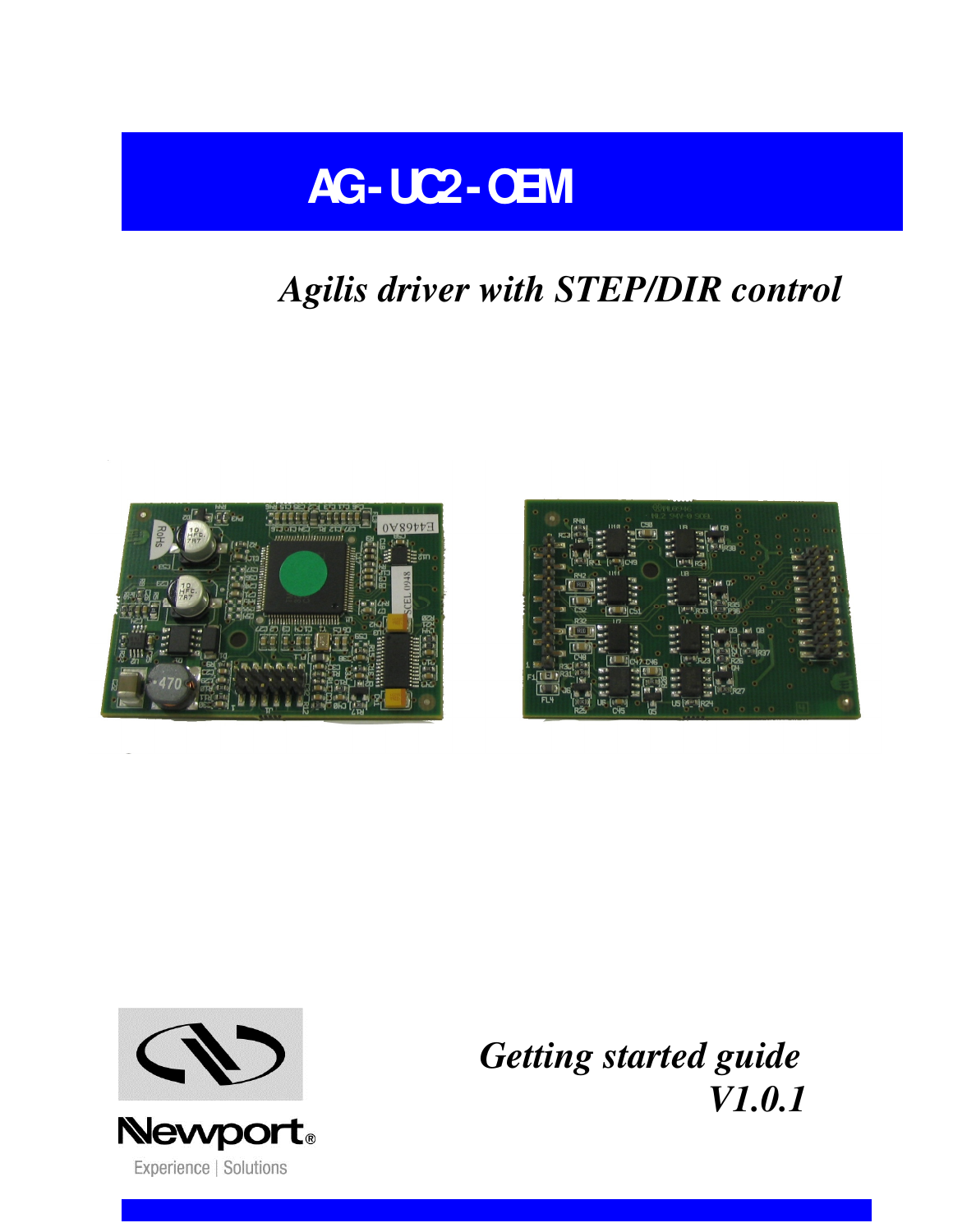# Table of contents

| $\bm{l}$         |                                                     | <b>Hardware description</b> |                         |
|------------------|-----------------------------------------------------|-----------------------------|-------------------------|
|                  | 1.1                                                 | <b>Board view</b>           | 3                       |
|                  | 1.2                                                 | <b>Connectors</b>           | $\overline{\mathbf{4}}$ |
| 2                |                                                     | <b>Operating modes</b>      |                         |
| $\mathbf{3}$     | <b>Power requirements</b>                           |                             |                         |
| $\boldsymbol{4}$ | <b>Examples of serial communication interfacing</b> |                             | 7                       |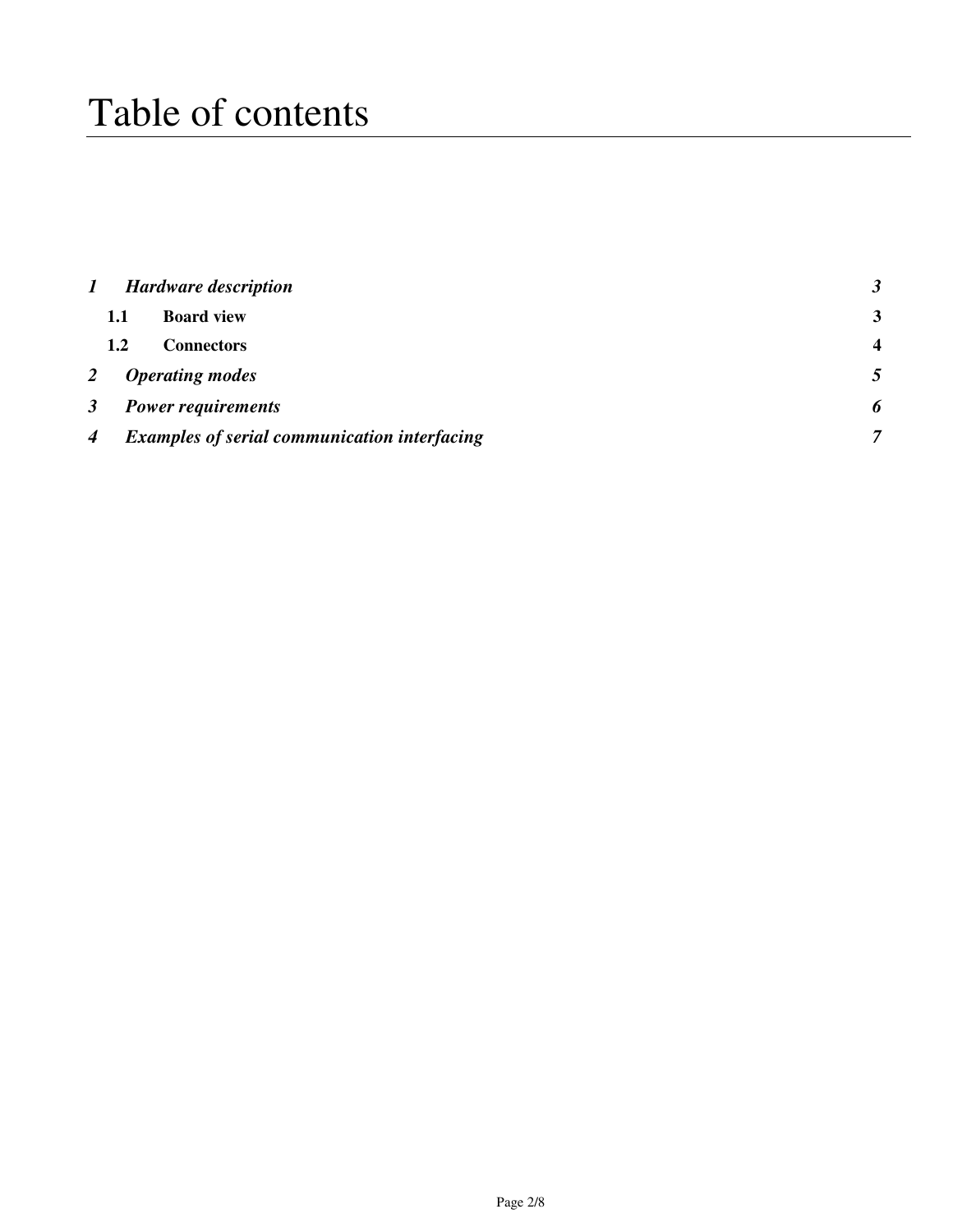### **1 HARDWARE DESCRIPTION**

### *1.1 BOARD VIEW*



**Figure 1: Pins 1 of connectors are highlighted with red boxes.**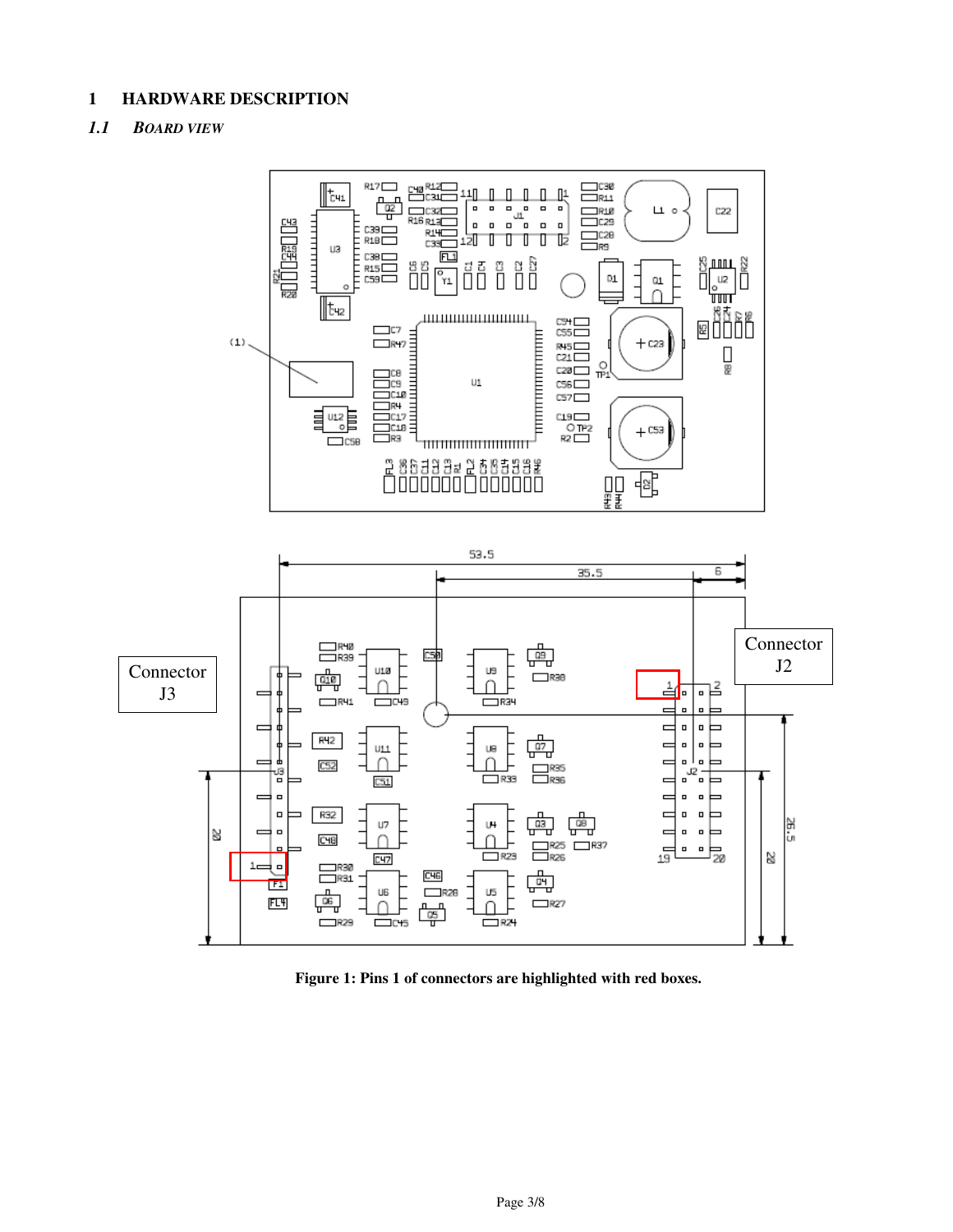### *1.2 CONNECTORS*

Two connectors, J2 & J3, are present on the bottom side of the board. The descriptions are given in the tables below. Inputs and outputs are 3.3V rated unless otherwise noted:

| Table 1: JJ connector |                 |                  |  |
|-----------------------|-----------------|------------------|--|
| Pin number            | <b>Function</b> | <b>Type</b>      |  |
|                       | $+5V$           | Power            |  |
| 2                     | $+5V$           | Power            |  |
| 3                     | Gnd             | Power            |  |
| 4                     | Gnd             | Power            |  |
| 5                     | Piezo-X         | Output (35V max) |  |
| 6                     | Gnd             | Power            |  |
|                       | EOR-X           | Input            |  |
| 8                     | Do not connect  | NC               |  |
| 9                     | Piezo-Y         | Output (35V max) |  |
| 10                    | Gnd             | Power            |  |
| 11                    | EOR-Y           | Input            |  |
| 12                    | Do not connect  | NC               |  |

|  |  | Table 1: J3 connector |  |
|--|--|-----------------------|--|
|  |  |                       |  |

| Table 2: J2 connector.  |                 |             |  |  |
|-------------------------|-----------------|-------------|--|--|
| Pin number              | <b>Function</b> | <b>Type</b> |  |  |
| 1                       | <b>STEP-Y</b>   | Input       |  |  |
| $\overline{c}$          | DIR-Y           | Input       |  |  |
| $\overline{\mathbf{3}}$ | SIZE3-Y         | Input       |  |  |
| $\overline{4}$          | SIZE2-Y         | Input       |  |  |
| $\overline{5}$          | SIZE1-Y         | Input       |  |  |
| 6                       | SIZE0-Y         | Input       |  |  |
| 7                       | Rx              | Input       |  |  |
| 8                       | Tx              | Output      |  |  |
| 9                       | DE              | Output      |  |  |
| 10                      | Do not connect  | NC          |  |  |
| 11                      | <b>STEP-X</b>   | Input       |  |  |
| 12                      | DIR-X           | Input       |  |  |
| 13                      | SIZE3-X         | Input       |  |  |
| 14                      | SIZE2-X         | Input       |  |  |
| 15                      | SIZE1-X         | Input       |  |  |
| 16                      | SIZE0-X         | Input       |  |  |
| 17                      | Do not connect  | NC          |  |  |
| 18                      | Gnd             | Power       |  |  |
| 19                      | Do not connect  | NC          |  |  |
| 20                      | Gnd             | Power       |  |  |

Outputs (3.3V) can sink or source up to 4mA. For inputs,  $V_{IL} = 0.8V$  max,  $V_{IH} = 2V$  min.



**WARNING** 

**The digital inputs and outputs are NOT 5V tolerant. Only connect 3.3V signals.**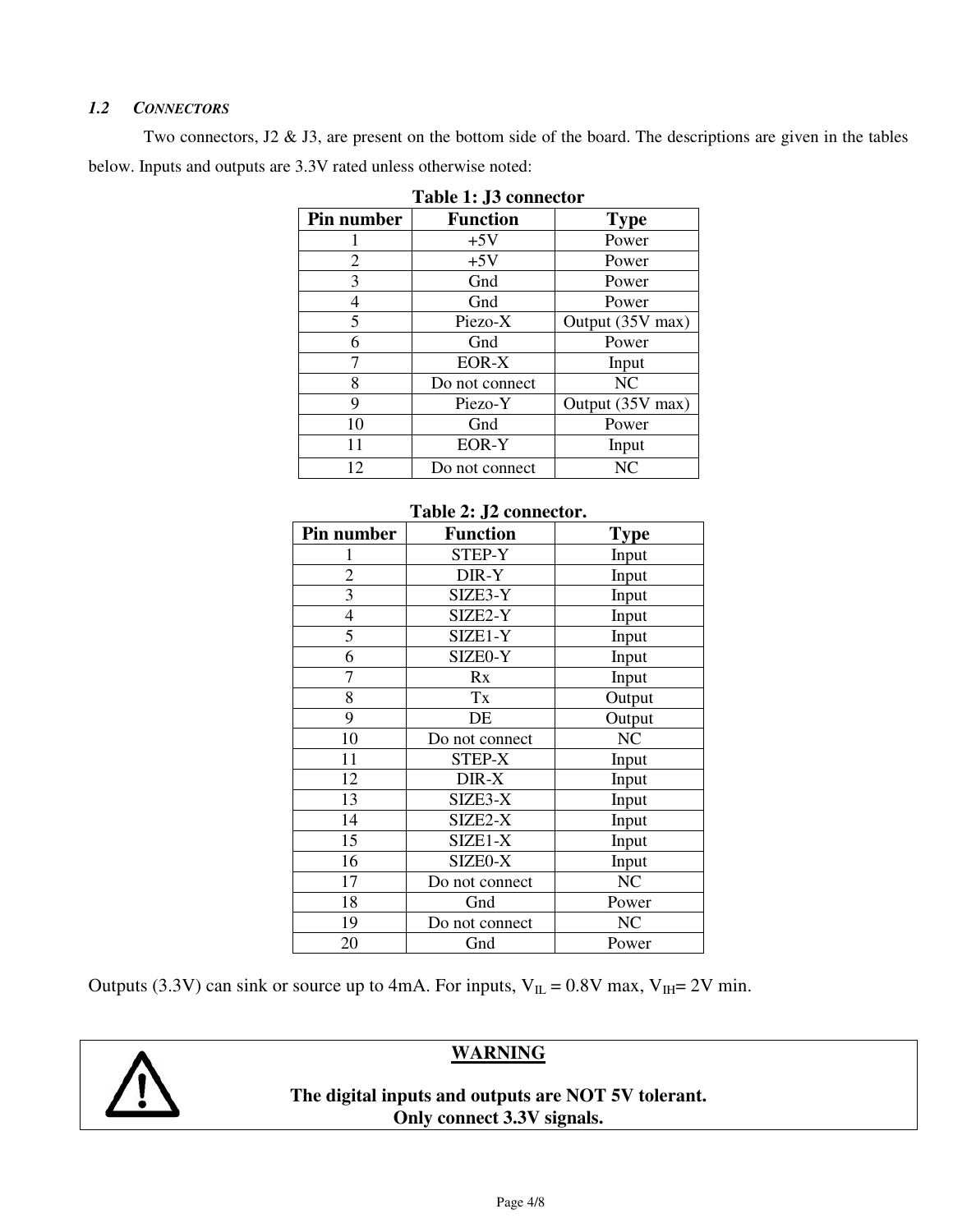**Additionally it is recommended that no voltage larger than a diode drop (0.7 V) should be applied to any pin prior to powering up the device. Voltages applied to pins on an unpowered device can bias internal p-n junctions in unintended ways and produce unpredictable results.** 

### **2 OPERATING MODES**

On AG-UC2-OEM, local mode is used for button-type control of the Agilis stages. On AG-UC2-OEM, the local mode is set when the desired control method is the hardware STEP/DIR/SIZE interface.

STEP/DIR local mode is the default mode when the controller is powered on.



**Figure 2: Operating mode details.**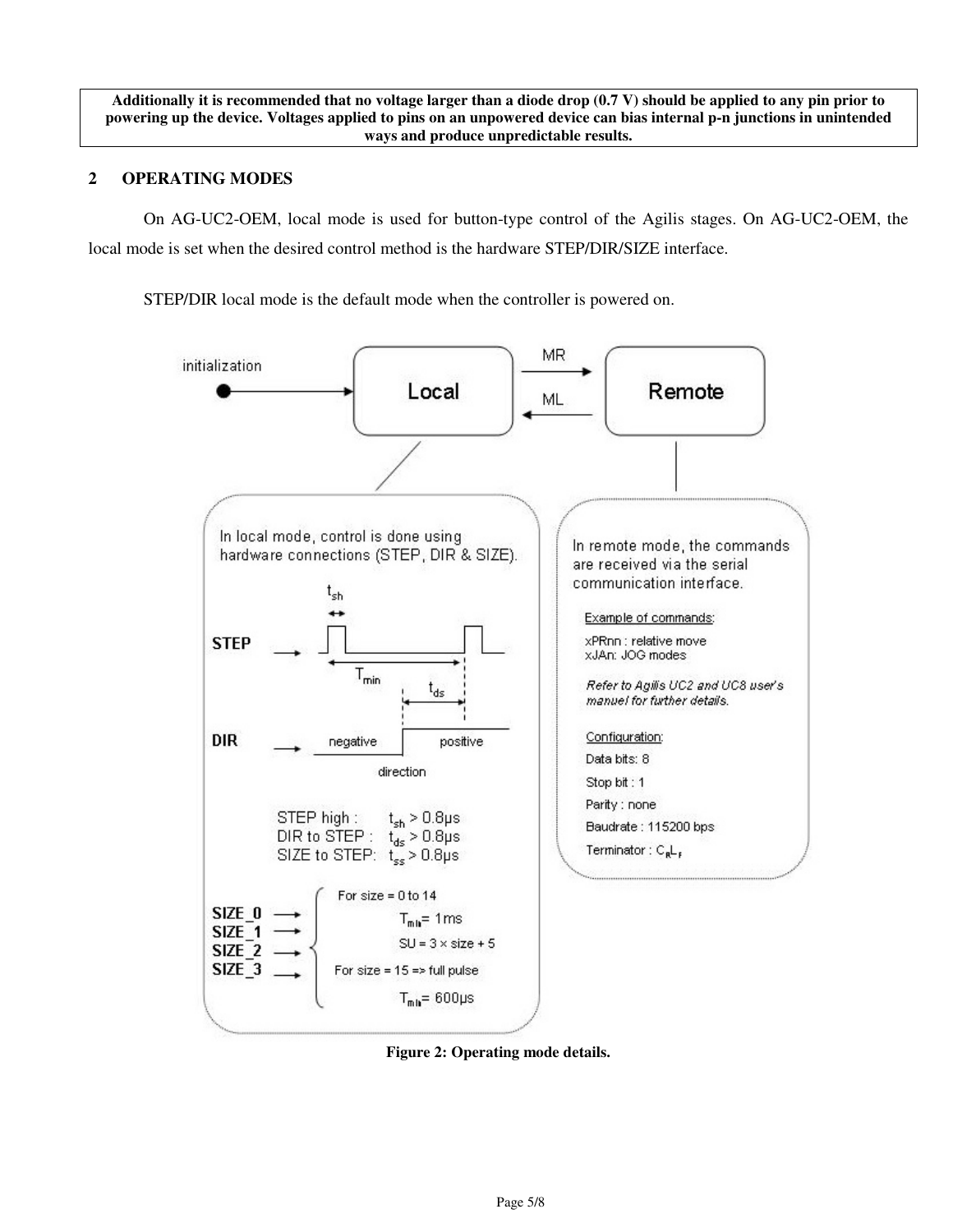| radic of r also size and requency relation details.<br><b>SIZE</b> |           |           |           | Step size                            | Frequency   |
|--------------------------------------------------------------------|-----------|-----------|-----------|--------------------------------------|-------------|
| SIZE3_X/Y                                                          | SIZE2_X/Y | SIZE1_X/Y | SIZE0_X/Y | (equivalent to SU in<br>remote mode) | range       |
|                                                                    |           | $\theta$  |           |                                      | 0 to 1000Hz |
| 0                                                                  | 0         | 0         |           | 8                                    | 0 to 1000Hz |
| 0                                                                  | $_{0}$    |           | $\Omega$  | 11                                   | 0 to 1000Hz |
| 0                                                                  | 0         |           |           | 14                                   | 0 to 1000Hz |
| 0                                                                  |           | 0         | $\Omega$  | 17                                   | 0 to 1000Hz |
| 0                                                                  |           | $\Omega$  |           | 20                                   | 0 to 1000Hz |
| 0                                                                  |           |           | $\Omega$  | 23                                   | 0 to 1000Hz |
|                                                                    |           |           |           | 26                                   | 0 to 1000Hz |
|                                                                    | ( )       | 0         | $\Omega$  | 29                                   | 0 to 1000Hz |
|                                                                    | ( )       | 0         |           | 32                                   | 0 to 1000Hz |
|                                                                    | 0         |           | 0         | 35                                   | 0 to 1000Hz |
|                                                                    | 0         |           |           | 38                                   | 0 to 1000Hz |
|                                                                    |           | 0         | 0         | 41                                   | 0 to 1000Hz |
|                                                                    |           | 0         |           | 44                                   | 0 to 1000Hz |
|                                                                    |           |           | 0         | 47                                   | 0 to 1000Hz |
|                                                                    |           |           |           | 50                                   | 0 to 1700Hz |

**Table 3: Pulse size and frequency relation details.**

# **3 POWER REQUIREMENTS**

The AG-UC2-OEM controller requires a 5V power supply capable of delivering 500mA.



**CAUTION** 

**Observe precautions for handling electrostatic discharge sensitive devices.**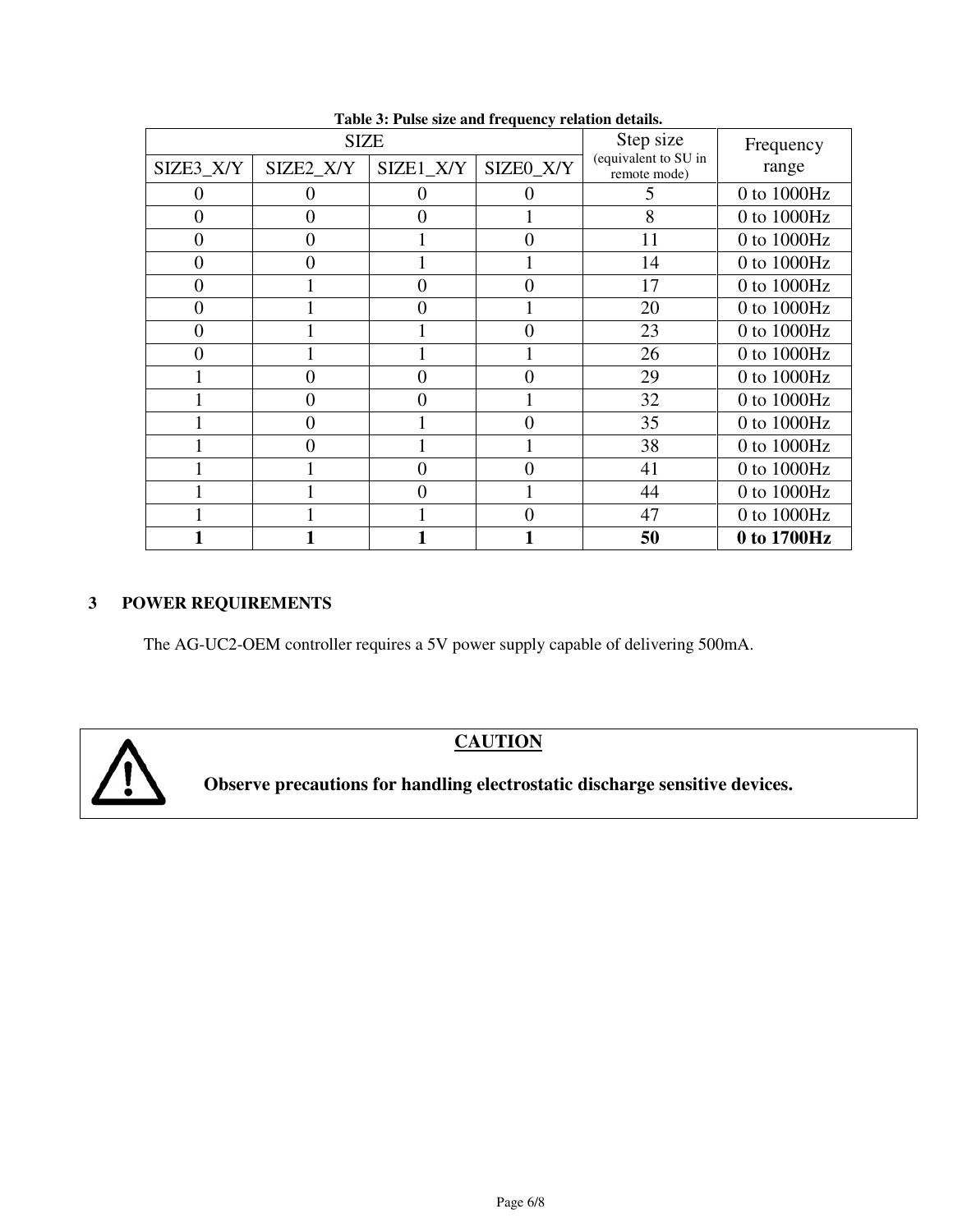## **4 EXAMPLES OF SERIAL COMMUNICATION INTERFACING**

Communication parameters are preset in the AG-UC2-OEM controller and do not require any configuration:

| Bits per second | 115200                           |
|-----------------|----------------------------------|
| Data bits       |                                  |
| Parity          | None                             |
| Stop bits       |                                  |
| Flow control    | DE (see below for usage example) |
| Terminator      | $C_2L_F$                         |









DE goes high when data is being transmitted by the AG-OEM controller.